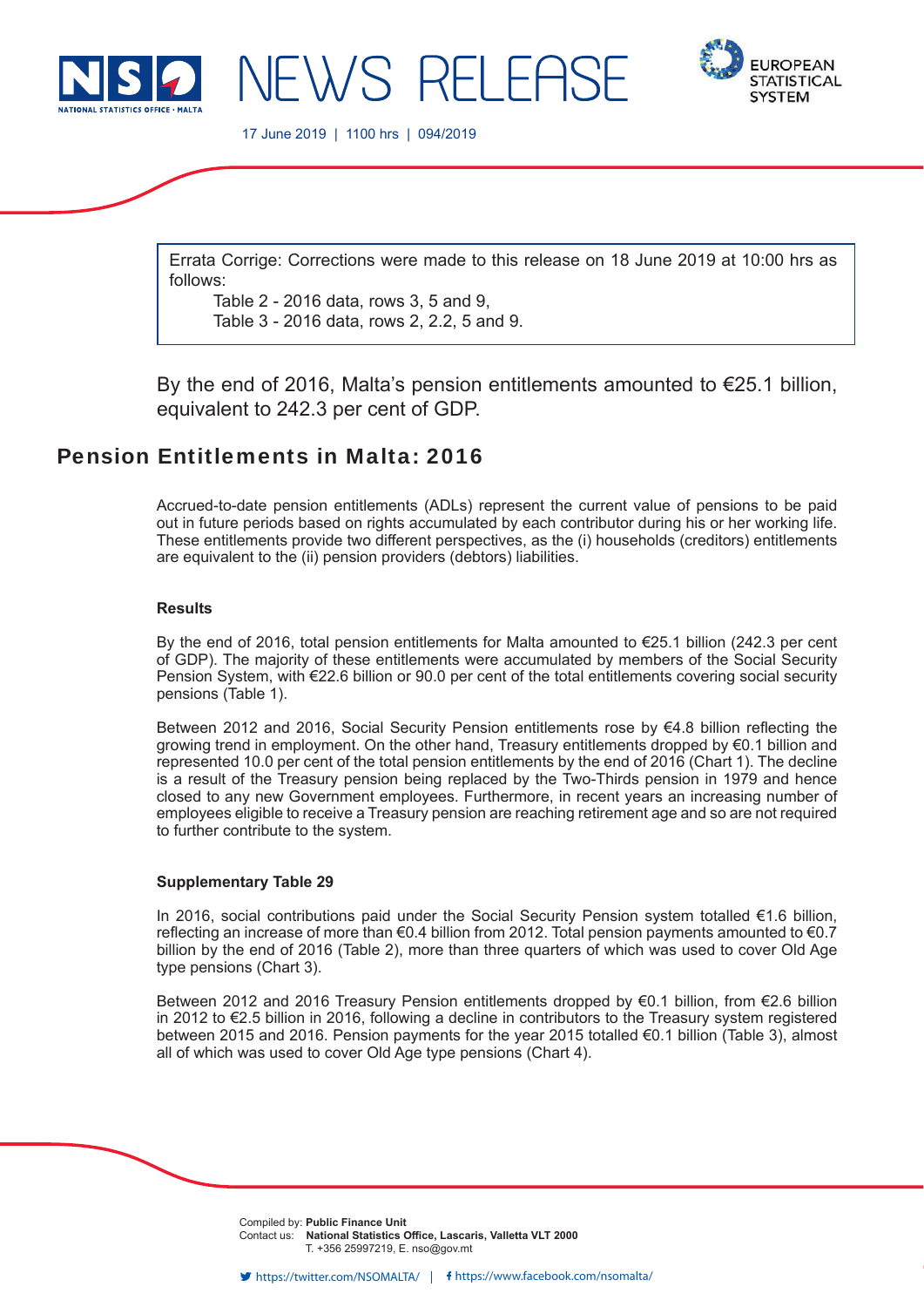#### **Sensitivity Analysis**

In addition to the standard discount rate of 3 per cent, different discount rates were also applied to the ADLs model to test its robustness. Entitlements were re-calculated using discount rates of 2 per cent and 4 per cent, with results showing that a higher discount rate leads to a lower present value of pension entitlements implying that the two variables are inversely correlated. In fact, 2016 pension obligations amounted to €20.6 billion when a discount rate of 4 per cent was used; €4.4 billion lower than the original entitlements computed using the standard 3 per cent discount rate. The opposite was true when a 2 per cent rate was applied with pension entitlements rising to €31.1 billion by the end of  $2016$  (Table 4).

#### **International Comparison: 2015**

Malta's pension entitlements amounted to 257.2 per cent of GDP in 2015, ranking it in 11<sup>th</sup> place among the 29 European countries (26 EU Member States, Iceland, Norway and Switzerland) that have currently published the data. The United Kingdom recorded the largest ratio of entitlements-to-GDP with 402.0 per cent followed by Austria (376.2 per cent) and France (368.8 per cent). At the other end of the spectrum, Denmark registered the lowest share with their obligations amounting to 95.9 per cent of their GDP by the end of 2015 (Chart 6)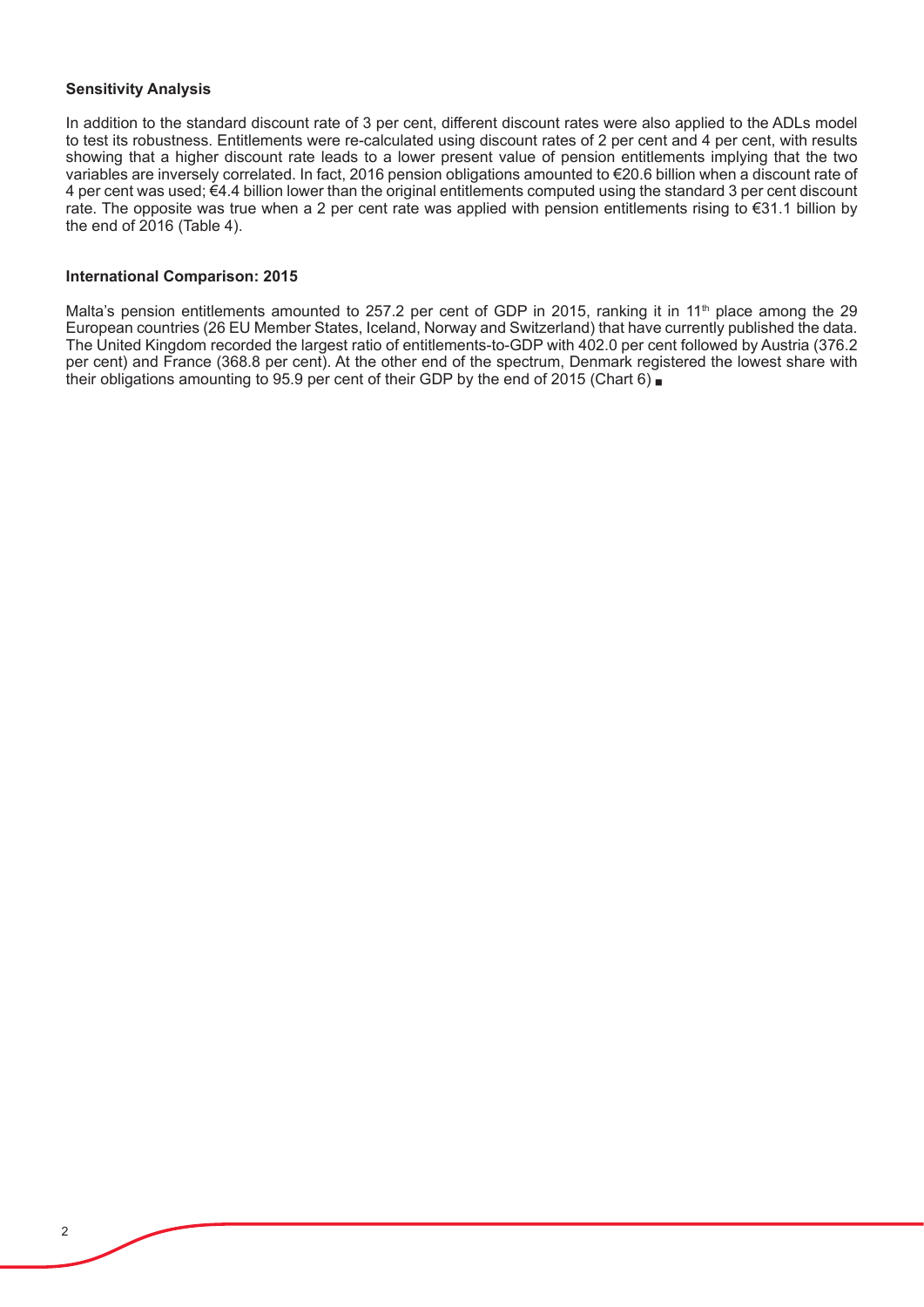#### **Table 1. Total pension entitlements**

| <b>Description</b>     |                    | 2012   | 2013   | 2014   | 2015   | 2016   | 2016/2012 |
|------------------------|--------------------|--------|--------|--------|--------|--------|-----------|
|                        |                    |        |        |        |        |        | Change    |
| <b>Social security</b> | $\epsilon$ million | 17,755 | 19.409 | 20,904 | 21,930 | 22,553 | 4,799     |
|                        | $%$ of $GDP1$      | 247.7  | 253.9  | 245.7  | 227.1  | 218.1  | ۰         |
| <b>Treasury</b>        | $\epsilon$ million | 2,559  | 2,657  | 2,785  | 2,911  | 2,505  | $-54$     |
|                        | % of GDP           | 35.7   | 34.8   | 32.7   | 30.1   | 24.2   | ٠         |
| <b>Total</b>           | $\epsilon$ million | 20,314 | 22,066 | 23,689 | 24,841 | 25,059 | 4,745     |
|                        | % of GDP           | 283.4  | 288.7  | 278.5  | 257.2  | 242.3  | ۰         |

 $^1$ GDP used was obtained from the NSO News Release 090/2019.



**Chart 1. Total pension entitlements** 

Chart 2. Pension entitlements (2012 and 2016) categorised by scheme and as a percentage of total entitlements

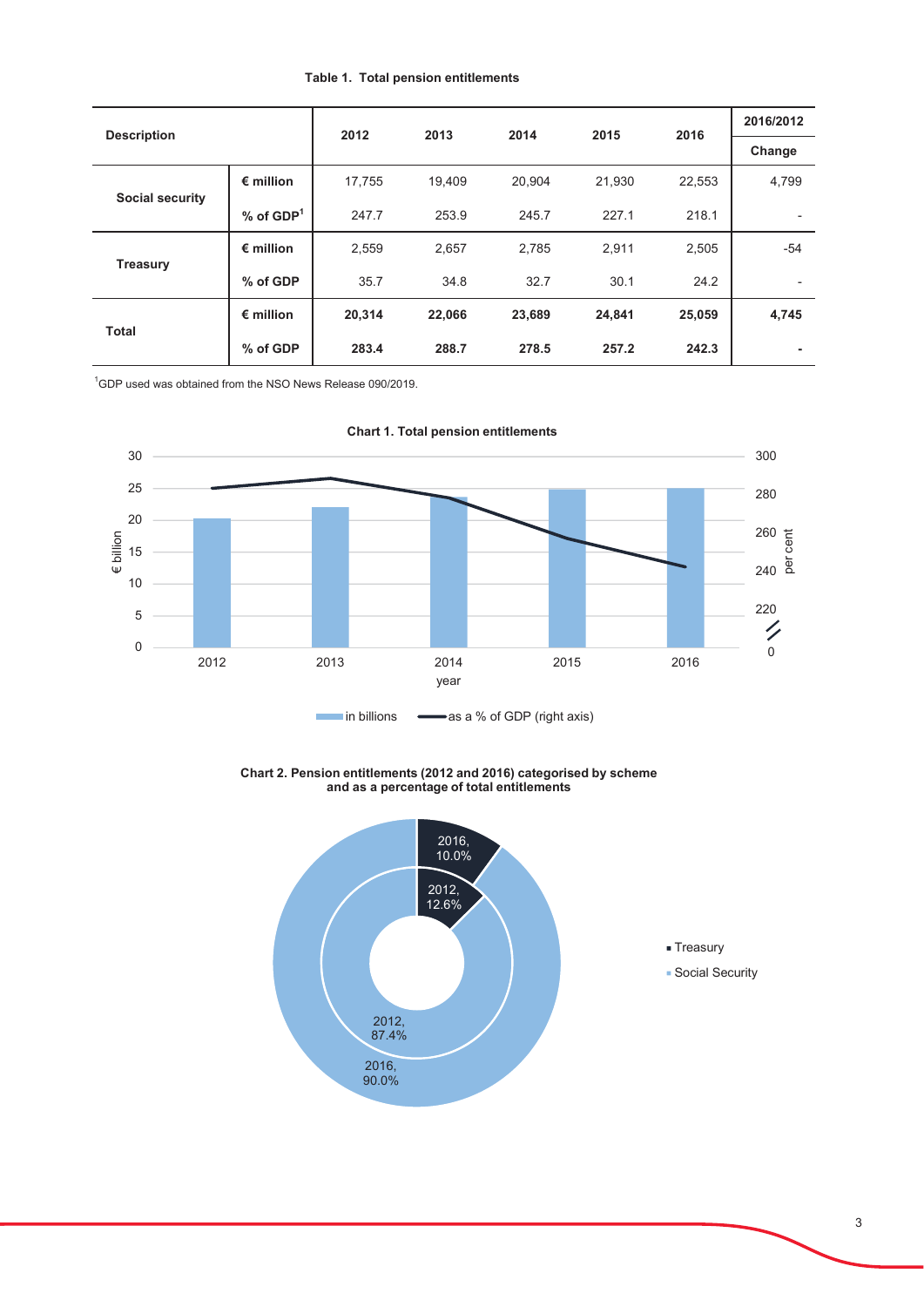| Table 2. Social security pension entitlements supplementary table: 2012-2016 |  |  |  |  |  |
|------------------------------------------------------------------------------|--|--|--|--|--|
|------------------------------------------------------------------------------|--|--|--|--|--|

| <b>Description</b>                                         |                                                                                               | 2012                         | 2013               | 2014     | 2015     | 2016     |  |  |
|------------------------------------------------------------|-----------------------------------------------------------------------------------------------|------------------------------|--------------------|----------|----------|----------|--|--|
|                                                            |                                                                                               |                              | $\epsilon$ million |          |          |          |  |  |
|                                                            |                                                                                               | <b>Opening Balance Sheet</b> |                    |          |          |          |  |  |
| 1                                                          | Pension entitlements <sup>1</sup>                                                             | 15,977                       | 17,755             | 19,409   | 20.904   | 21,930   |  |  |
|                                                            | Changes in pension entitlements due to transactions                                           |                              |                    |          |          |          |  |  |
| $\overline{2}$                                             | Increase in pension entitlements due to social<br>contributions $(=2.1 +  + 2.4 - 2.5)$       | 1,213                        | 1,325              | 1.439    | 1.550    | 1.639    |  |  |
| 2.1                                                        | Employer actual social contributions                                                          | 190                          | 202                | 217      | 234      | 251      |  |  |
| 2.2                                                        | Employer imputed social contributions                                                         |                              |                    |          |          |          |  |  |
| 2.3                                                        | Household actual social contributions                                                         | 225                          | 235                | 251      | 270      | 292      |  |  |
| 2.4                                                        | Household social contribution supplements                                                     | 799                          | 888                | 970      | 1.045    | 1.097    |  |  |
| 2.5                                                        | Less pension scheme charges                                                                   | $\Omega$                     | $\Omega$           | $\Omega$ | $\Omega$ | $\Omega$ |  |  |
| 3                                                          | Other (actuarial) increase of pension entitlements                                            | $-196$                       | 1.177              | 271      | 562      | $-1,021$ |  |  |
| 4                                                          | Reduction in pension entitlements due to payment of<br>social benefits                        | 579                          | 609                | 630      | 655      | 698      |  |  |
| 5                                                          | Change in pension entitlements due to social<br>contributions and pension benefits $(=2+3-4)$ | 438                          | 1,893              | 1,079    | 1,456    | $-80$    |  |  |
| 6                                                          | Transfers of entitlements between schemes                                                     | 0                            | $\Omega$           | $\Omega$ | 0        | $\Omega$ |  |  |
| $\overline{7}$                                             | Change in pension entitlements due to other<br>transactions                                   | $\mathbf 0$                  | $\Omega$           | $\Omega$ | $\Omega$ | 0        |  |  |
| Change in pension entitlements due to other economic flows |                                                                                               |                              |                    |          |          |          |  |  |
| 8                                                          | Changes in entitlements due to revaluations                                                   | 0                            | $\Omega$           | $\Omega$ | $\Omega$ | $\Omega$ |  |  |
| 9                                                          | Change in entitlements due to other changes in volume                                         | 1,339                        | $-238$             | 416      | $-430$   | 703      |  |  |
| <b>Closing Balance Sheet</b>                               |                                                                                               |                              |                    |          |          |          |  |  |
| 10                                                         | Pension entitlements (=1+5+6+7+8+9)                                                           | 17.755                       | 19.409             | 20.904   | 21.930   | 22.553   |  |  |

<sup>1</sup> Equal to the closing stock for the previous year.

l,



## Chart 3. Social security pension payments by type of pension: 2016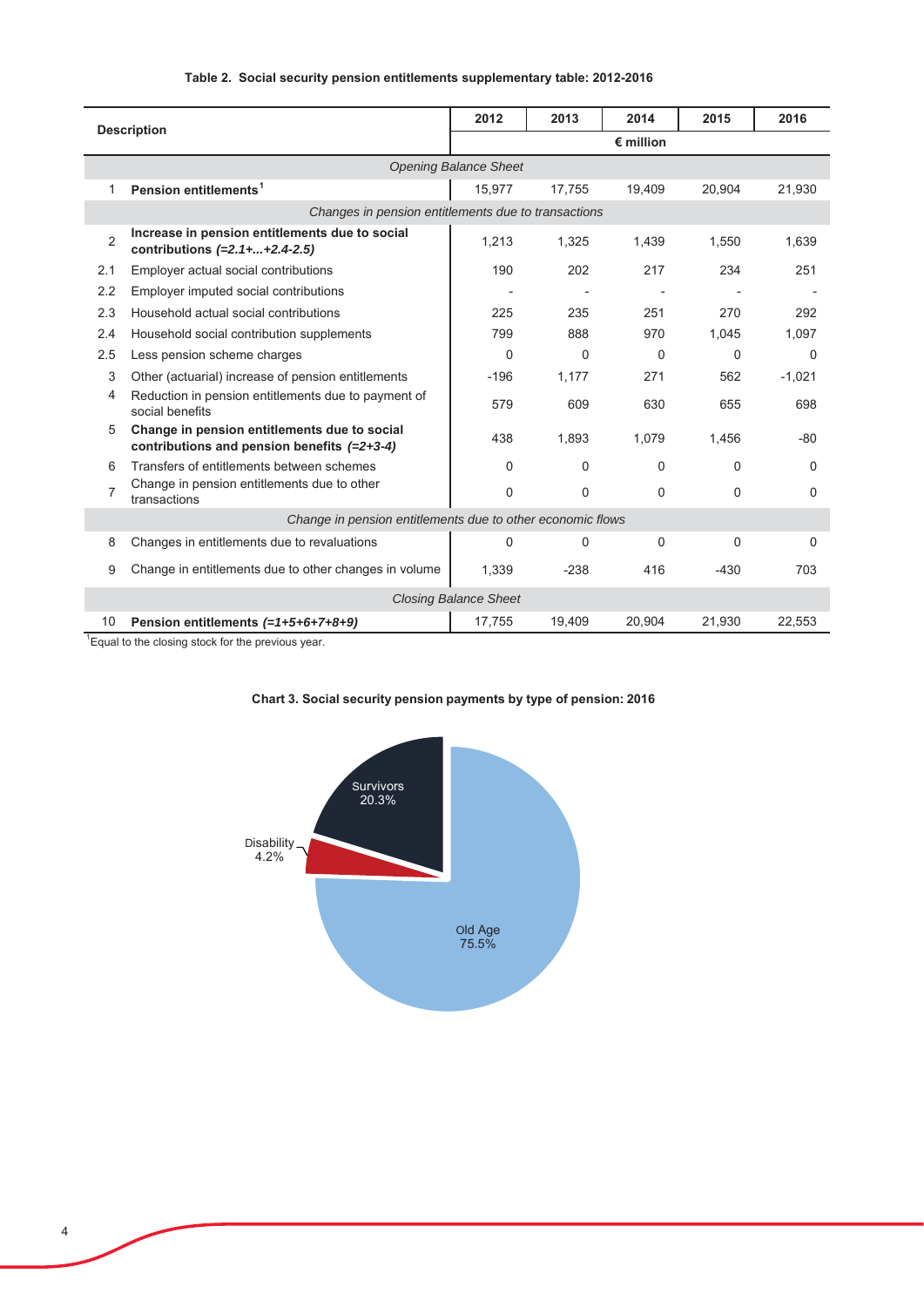| <b>Description</b>           |                                                                                             | 2012  | 2013               | 2014     | 2015     | 2016     |  |  |
|------------------------------|---------------------------------------------------------------------------------------------|-------|--------------------|----------|----------|----------|--|--|
|                              |                                                                                             |       | $\epsilon$ million |          |          |          |  |  |
|                              | <b>Opening Balance Sheet</b>                                                                |       |                    |          |          |          |  |  |
| 1                            | Pension entitlements <sup>1</sup>                                                           | 2,087 | 2,559              | 2,657    | 2,785    | 2,911    |  |  |
|                              | Changes in pension entitlements due to transactions                                         |       |                    |          |          |          |  |  |
| $\overline{2}$               | Increase in pension entitlements due to social<br>contributions $(=2.1 +  + 2.4 - 2.5)$     | 390   | 211                | 147      | 305      | $-349$   |  |  |
| 2.1                          | Employer actual social contributions                                                        | 0     | 0                  | $\Omega$ | 0        | $\Omega$ |  |  |
| 2.2                          | Employer imputed social contributions                                                       | 286   | 83                 | 14       | 165      | $-495$   |  |  |
| 2.3                          | Household actual social contributions                                                       | 0     | $\Omega$           | $\Omega$ | $\Omega$ | $\Omega$ |  |  |
| 2.4                          | Household social contribution supplements                                                   | 104   | 128                | 133      | 139      | 146      |  |  |
| 2.5                          | Less pension scheme charges                                                                 | 0     | 0                  | $\Omega$ | 0        | 0        |  |  |
| 3                            | Other (actuarial) increase of pension entitlements                                          |       |                    |          |          |          |  |  |
| 4                            | Reduction in pension entitlements due to payment of<br>social benefits                      | 90    | 87                 | 92       | 92       | 97       |  |  |
| 5                            | Change in pension entitlements due to social<br>contributions and pension benefits (=2+3-4) | 300   | 123                | 55       | 213      | $-446$   |  |  |
| 6                            | Transfers of entitlements between schemes                                                   | 0     | 0                  | $\Omega$ | 0        | 0        |  |  |
| $\overline{7}$               | Change in pension entitlements due to other<br>transactions                                 | 0     | 0                  | $\Omega$ | $\Omega$ | 0        |  |  |
|                              | Change in pension entitlements due to other economic flows                                  |       |                    |          |          |          |  |  |
| 8                            | Changes in entitlements due to revaluations                                                 | 0     | 0                  | $\Omega$ | $\Omega$ | $\Omega$ |  |  |
| 9                            | Change in entitlements due to other changes in volume                                       | 172   | $-25$              | 73       | $-87$    | 40       |  |  |
| <b>Closing Balance Sheet</b> |                                                                                             |       |                    |          |          |          |  |  |
| 10                           | Pension entitlements $(=1+5+6+7+8+9)$                                                       | 2,559 | 2,657              | 2,785    | 2,911    | 2,505    |  |  |

#### Table 3. Treasury pension entitlements supplementary table: 2012-2016

 $^1$ Equal to the closing stock for the previous year.



# Chart 4. Treasury pension payments by type of pension: 2016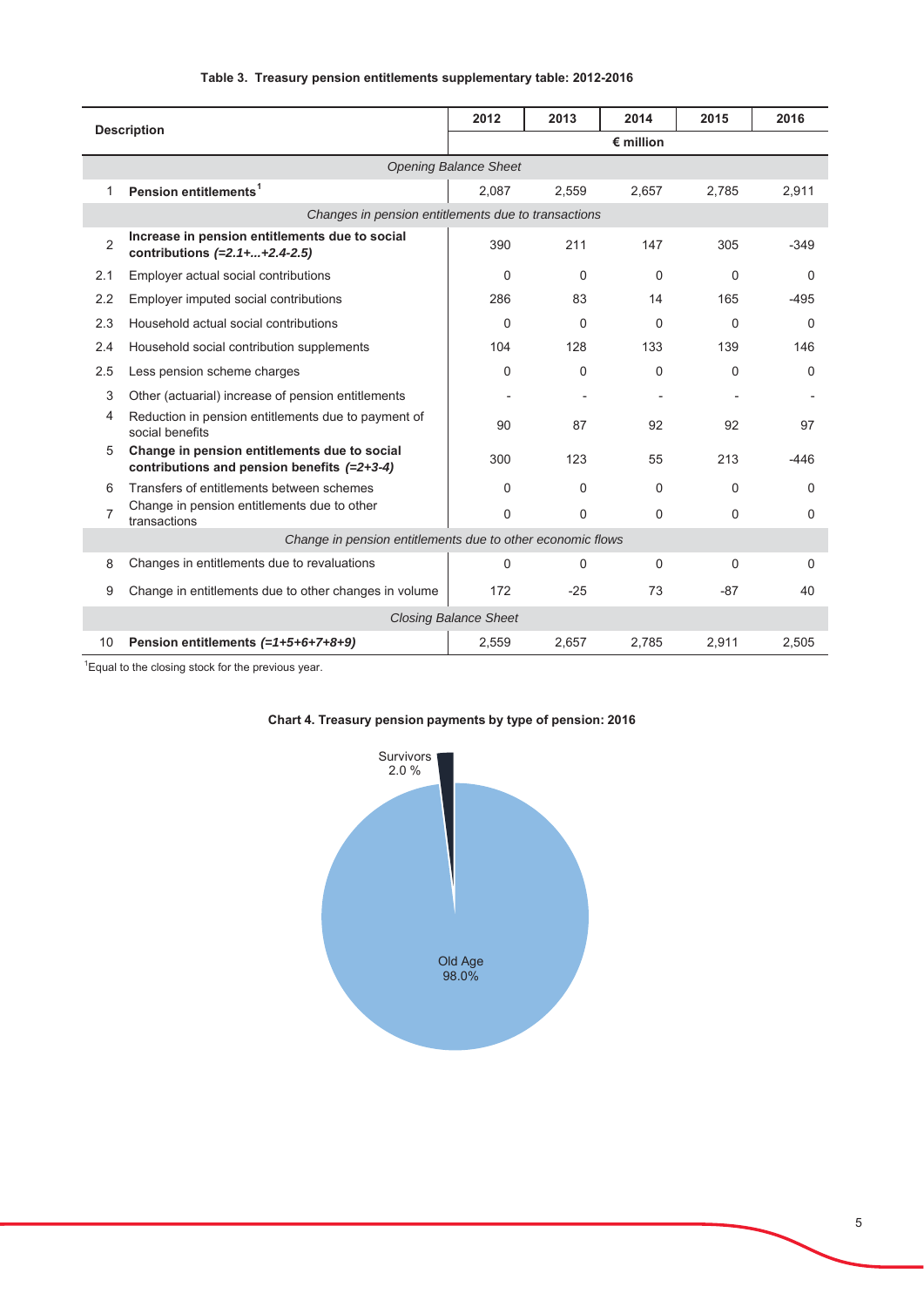| <b>Description</b>   |     |                         | 2012   | 2013   | 2014   | 2015   | 2016   |
|----------------------|-----|-------------------------|--------|--------|--------|--------|--------|
| Discount rate<br>(%) | 2.0 | $\epsilon$ million      | 25,302 | 27,363 | 29,382 | 30,549 | 31,092 |
|                      |     | $%$ of GDP <sup>1</sup> | 353.0  | 357.9  | 345.4  | 316.4  | 300.6  |
|                      | 3.0 | $\epsilon$ million      | 20,314 | 22,066 | 23,689 | 24,841 | 25,059 |
|                      |     | % of GDP                | 283.4  | 288.7  | 278.5  | 257.2  | 242.3  |
|                      | 4.0 | $\epsilon$ million      | 16,667 | 18,177 | 19,511 | 20,624 | 20,634 |
|                      |     | % of GDP                | 232.5  | 237.8  | 229.4  | 213.6  | 199.5  |

## Table 4. Sensitivity analysis: discount rate (±1%)

 $^1$ GDP used was obtained from the NSO News Release 090/2019.

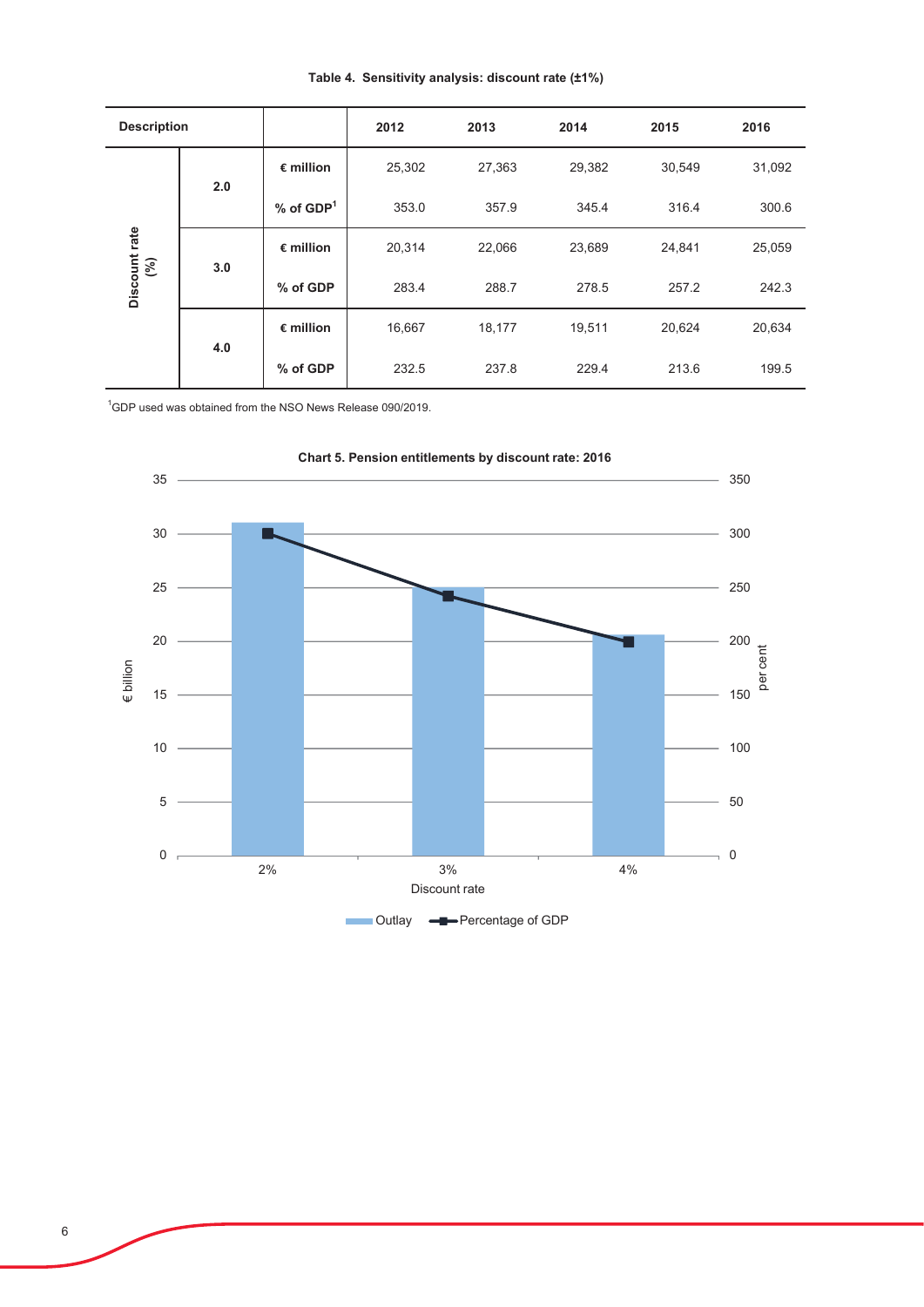

Country publications can be found through the following link: https://ec.europa.eu/eurostat/web/pensions/information-member-states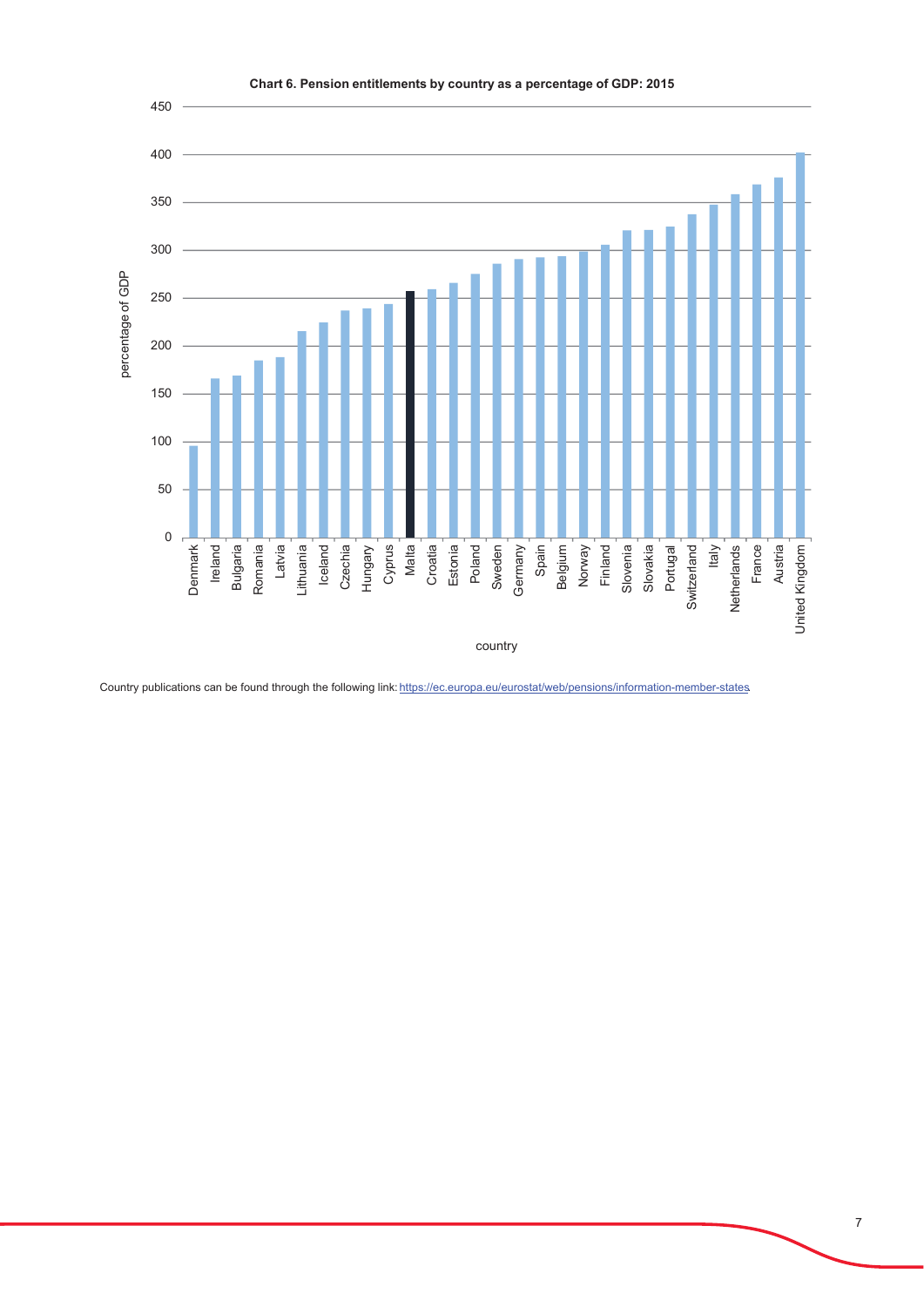#### **Methodological Notes**

- 1. All data in this News Release are in line with the European System of Accounts (ESA) 2010 Manual (ISBN 978-92-79-31242-7). It has become compulsory for EU Member States to record their total pension entitlements accrued by members of employment related pension schemes or social security pension schemes in the Supplementary Table 29.
- 2. The rows of the supplementary table (Table 29) are defined as follows:
	- 1. The opening stock of pension entitlements (equal to the closing stock of the previous year).
	- 2.2 Balancing item for defined benefit pension schemes, recording any changes in entitlements not included in any other rows of Table 29.
	- 2.3 Actual social contributions made by employees during the reference year.
	- 2.4 Relates to the property income earned, or imputed on the schemes. This is equivalent to the unwinding of the discount rate, equal to the nominal discount rate for the base year multiplied with the pension entitlements recorded at the beginning of the year.
	- 3. The imputed transactions of social security pension schemes. This row is used as a balancing item for social security pension schemes. Therefore, figures may be either positive or negative, with a positive value implying that the discount rate is lower than the scheme's annual rate of return.
	- 4. Pension payments made during the year.
	- 5. Changes in pension entitlements due to contributions and pension benefits.
	- 6. Amount of entitlements transacted from one pension fund to another.
	- 7. Changes in entitlements due to any pension reforms introduced during the year.
	- 8. Changes in entitlements due to changes made to the key model assumptions, such as the discount rate, wage rate and inflation rate.
	- 9. Other changes to the volume of assets that are not classified under row 8.
	- 10. Total pension entitlements recorded at the end of the year.

#### 3. Glossary:

- 3.1. Accrued-to-date pension entitlements (ADLs) amount to the present value of pensions to be paid in future periods to members of a pension system as based on their accrued rights.
- 3.2. In Defined Benefit (DB) pension schemes a formula is used to determine the amount of pension benefits to be paid to each individual, normally taking into consideration years of service, the person's salary over a certain period of time, the age at retirement and the pension indexation rules.
- 3.3. Disability Pensions are benefits paid to persons below the legal/standard retirement age suffering from a disability which prevents them from working or earning above a certain minimum level as legislated.
- 3.4. The Discount Rate represents an interest rate used to convert a future sum of money to its present value.
- 3.5. The Gross Domestic Product (GDP) is the total value of all goods and services produced, deducting the value of any goods and services used in their production within a certain period in a country.
- 3.6. The Inflation Rate is the rate at which the general level of prices for goods and services is increasing during a particular reference period.
- 3.7. Old Age Pensions are benefits paid to persons who have retired from gainful employment at the legal/standard retirement age, in return for years of service and/or social insurance payments.
- 3.8. **Pension Indexation** refers to the method used to update pensions on an annual basis. In Malta's case, pensions are updated by a sum equivalent to 70 per cent growth in average national wage and 30 per cent of the inflation rate
- 3.9. The Present Value represents the current worth of a future sum of money.
- 3.10. The Projected Benefit Obligations (PBO) approach takes into consideration future wage increases, obtained either through promotions or a general increase in wages, when estimating the ADLs of a pension system.
- **6X11. Survivors Pensions** are paid to the close relatives (wife or children) of a deceased person who would have been eligible to receive an old age pension upon reaching retirement age.
- 4. In 2015, the National Statistics Office (NSO) embarked on a project in collaboration with the Research Centre for Generational Contracts (RCG) at Freiburg University to compile a suitable model able to estimate Malta's pension entitlements for its two pension systems; (i) the Social Security Pension system and (ii) the Treasury Pension system.